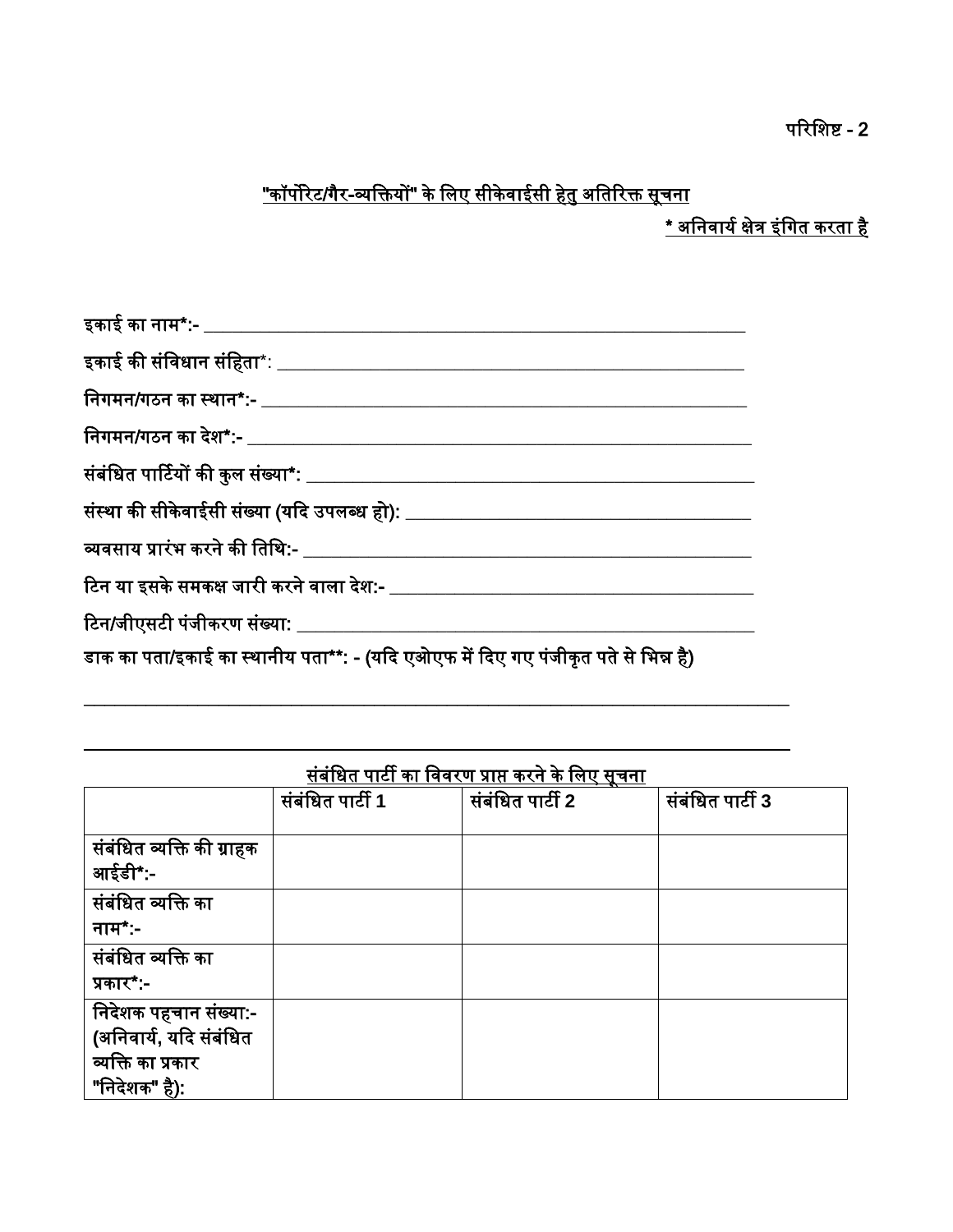| <sup> </sup> संबंधित व्यक्ति का  |  |  |
|----------------------------------|--|--|
| <sup> </sup> सीकेवाईसी नंबर (यदि |  |  |
| <sup> </sup> सीबीएस में उपलब्ध   |  |  |
| हो):-                            |  |  |

### आवेदक की घोषणा

मैं एतद् द्वारा घोषणा करता/करती हूं कि उपर्युक्त विवरण मेरी जानकारी और विश्वास के अनुसार सत्य और सही है और मैं इनमें हुए किसी भी परिवर्तन के बारे में तत्काल सूचित करने का वचन देता हूं. यदि उपरोक्त में से कोई भी जानकारी झूठी या असत्य या भ्रामक या गलत तरीके से प्रस्तुत किए जाने पर मुझे पता है कि मुझे इसके लिए उत्तरदायी ठहराया जा सकता है. मैं एतद् द्वारा पंजीकृत नंबर/ईमेल पते पर एसएमएस/ईमेल के माध्यम से केंद्रीय केवाईसी रजिस्ट्री से जानकारी प्राप्त करने की सहमति देता हूं.

# हस्ताक्षर/अंगूठे का निशान

| गक ।<br>16<br>--<br>. . |  |
|-------------------------|--|
|-------------------------|--|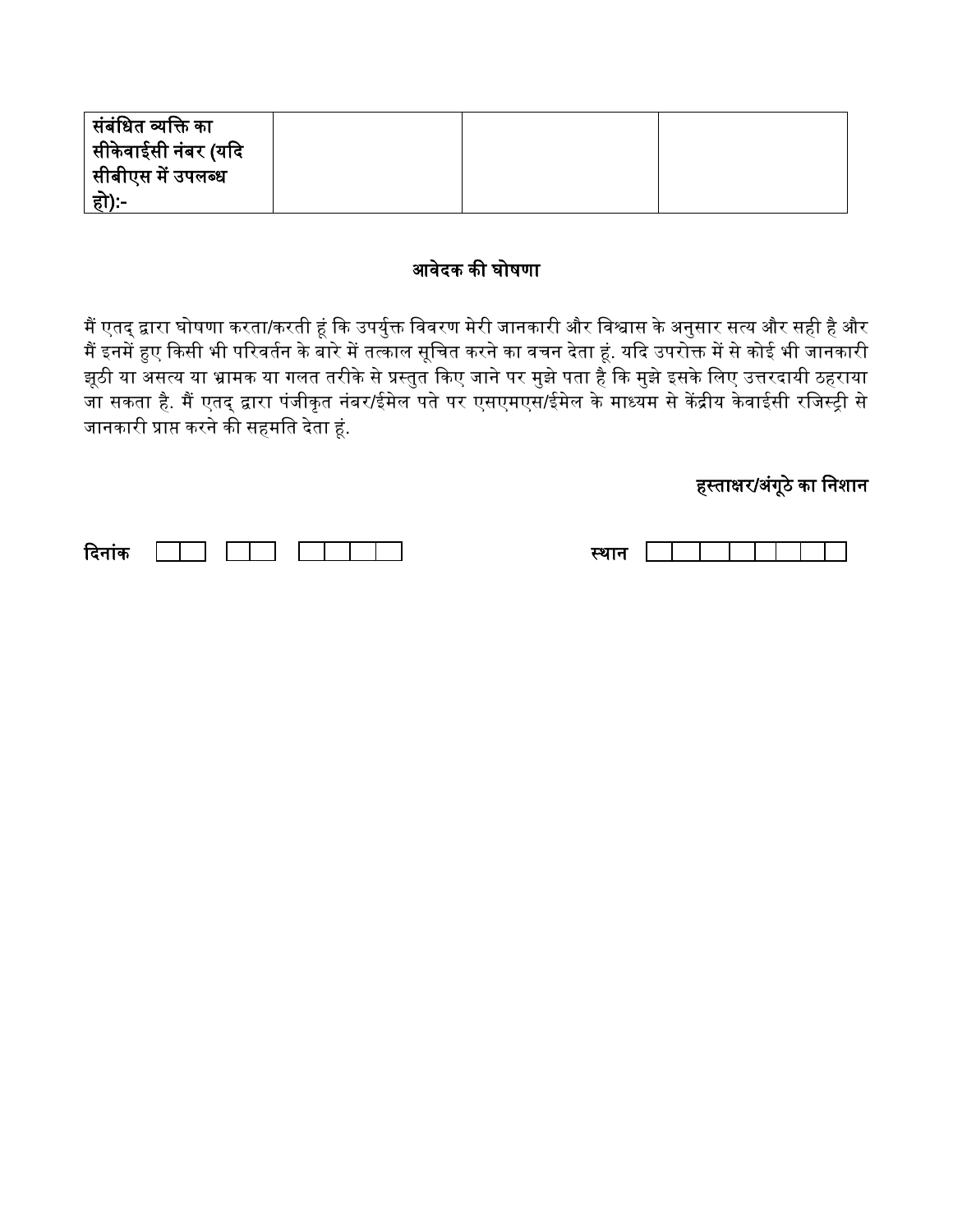### सामान्य निर्देश:-

## <u>1. कॉर्पोरेट का संविधान कोड:- (कृपया नीचे दिए गए कोड में से किसी एक का चयन करें)</u>

एकल स्वामित्व, पार्टनरशिप फर्म, एचयूएफ, प्राइवेट लिमिटेड कंपनी, पब्लिक लिमिटेड कंपनी, सोसाइटी, एसोसिएशन ऑफ पर्सन्स (एओपी) / बॉडी ऑफ इंडिविजुअल्स (बीओआई), ट्रस्ट, लिक्विडेटर, लिमिटेड लायबिलिटी पार्टनरशिप, आर्टिफिशियल लायबिलिटी पार्टनरशिप, पब्लिक सेक्टर बैंक, सेंटल / राज्य सरकार के विभाग/एजेंसी, धारा 8 (कंपनी अधिनियम, 2013), कृत्रिम न्यायिक व्यक्ति, अंतर्राष्ट्रीय संगठन या एजेंसी/विदेशी दुतावास या कांसुलर कार्यालय आदि, अन्य

### 2. <u>संबंधित व्यक्ति का प्रकार:- (कृपया नीचे दिए गए प्रकार में से किसी एक का चयन करें)</u>

निदेशक, प्रमोटर, कर्ता, ट्रस्टी, पार्टनर, कोर्ट द्वारा नियुक्त अधिकारी, स्वामी, लाभार्थी, अधिकृत हस्ताक्षरकर्ता, लाभार्थी स्वामी, मुख्तारनामा धारक, अन्य

**3. शाखाओं के लिए नोट: -** संबंधित पार्टियों को जोड़ने के लिए व्यक्तियों की सभी अनिवार्य जानकारी के साथ सीबीएस में अनिवार्य रूप से संबंधित पार्टियों की कस्टमर आईडी बनाई जानी चाहिए. साथ ही, प्रत्येक संबंधित पक्ष के लिए, परिपत्र संख्या एचओ: बीआर:109/226 दिनांक 11.12.2017 के अनुसार "व्यक्तिगत खाते के लिए सीकेवाईसी के लिए अतिरिक्त सूचना प्रपत्र" प्राप्त करें. कृपया 11.12.2017 के बाद मौजूदा सीकेवाईसी टेम्पलेट में किए गए संशोधन के साथ नवीनतम केवाईसी दिशानिर्देशों के अनुसार ग्राहक से आवश्यक अतिरिक्त जानकारी प्राप्त करें)

4. \*\*गैर-व्यक्तियों के लिए खाता खोलने के फॉर्म में प्राप्त किए जाने वाले संस्था/कॉर्पोरेट/गैर-व्यक्तियों के पंजीकृत कार्यालय का पता/व्यावसायिक पता. तथापि, यदि डाक का पता/स्थानीय पता पंजीकृत कार्यालय के पते से भिन्न है, तो उसे "कॉर्पोरेट/गैर-व्यक्तियों के सीकेवाईसी के लिए अतिरिक्त जानकारी" में दर्शाये पते पर प्राप्त किया जाना चाहिए.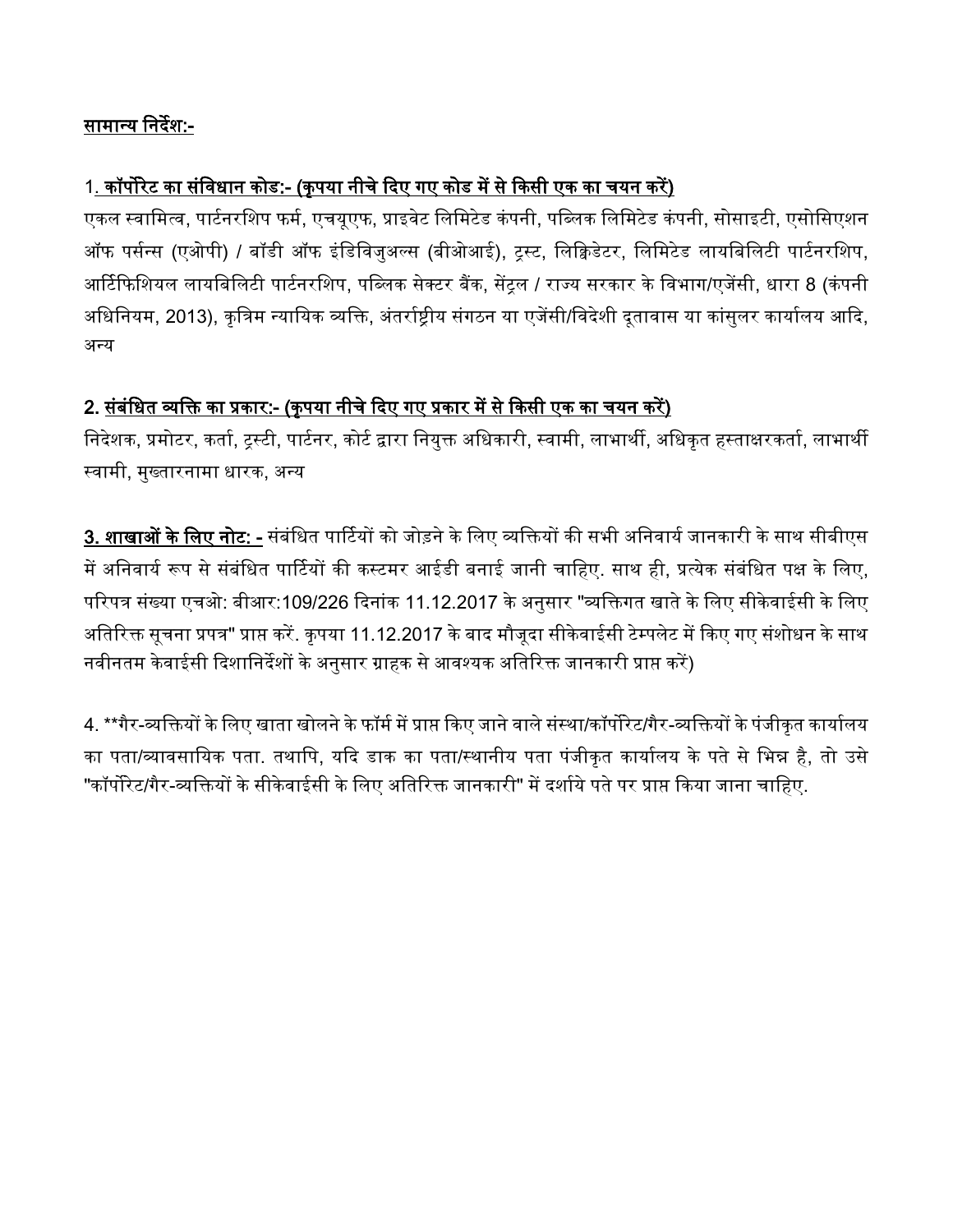

**Annexure-2**

### **Additional Information for CKYC for "Corporate/Non Individual"**

 **\* indicates Mandatory Fields**

| Mailing Address/Local Address of Entity**: - (If different from Registered Address provided in AOF) |  |
|-----------------------------------------------------------------------------------------------------|--|

#### **Information for capturing Related Party Details**

|                                         | <b>Related Party 1</b> | <b>Related Party 2</b> | <b>Related Party 3</b> |
|-----------------------------------------|------------------------|------------------------|------------------------|
| <b>Cust ID of Related Person*:-</b>     |                        |                        |                        |
| Name of Related Person*:-               |                        |                        |                        |
|                                         |                        |                        |                        |
|                                         |                        |                        |                        |
| <b>Related Person Type*:-</b>           |                        |                        |                        |
| <b>Director Identification Number:-</b> |                        |                        |                        |
| (Mandatory, if Related Person           |                        |                        |                        |
| Type is "Director"):-                   |                        |                        |                        |
| <b>CKYC Number of Related Person</b>    |                        |                        |                        |
| (If available in CBS):-                 |                        |                        |                        |

#### **Applicant Declaration:-**

I hereby declare that the details furnished above are true and correct to the best of my knowledge and belief and I undertake to inform of any changes therein, immediately. In case any of the above information is found to be false or untrue or misleading or misrepresenting, I am aware that I may be held liable for it. I hereby consent to receiving information from central KYC registry through SMS/email on the registered number / email address.

#### **Signature/Thumb Impression**

| <b>Date</b><br>---- |  |  |  |  | D.<br>---<br>-тасе<br>$-$ |  |  |  |  |  |
|---------------------|--|--|--|--|---------------------------|--|--|--|--|--|
|                     |  |  |  |  |                           |  |  |  |  |  |